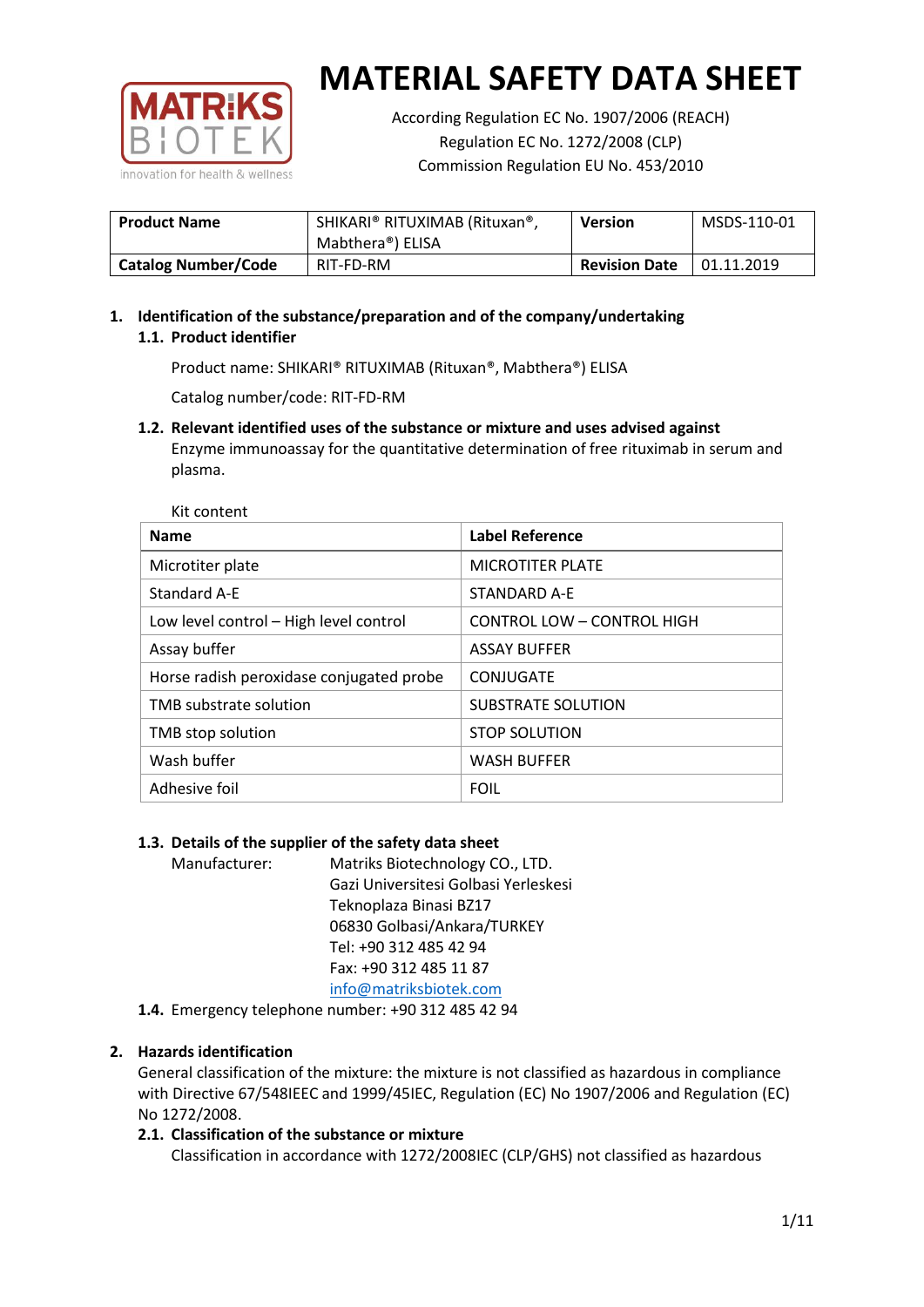

According Regulation EC No. 1907/2006 (REACH) Regulation EC No. 1272/2008 (CLP) Commission Regulation EU No. 453/2010

| <b>Product Name</b>        | SHIKARI® RITUXIMAB (Rituxan®,<br>Mabthera®) ELISA | <b>Version</b>       | MSDS-110-01 |
|----------------------------|---------------------------------------------------|----------------------|-------------|
| <b>Catalog Number/Code</b> | RIT-FD-RM                                         | <b>Revision Date</b> | 01.11.2019  |

Classification in accordance with 67/548IEEC and 1999/45IEC (DPD) not classified as hazardous

## **2.2. Label elements**

This product is not under labelling according to Regulation (EC) n. 1272/2008

## **2.3. Other hazards**

Results of PBT and vPvB assessment: The substances in the mixture do not meet the PBT/vPvB criteria according to REACH (content <0,1% w/w), annex XIII; the substances in the mixture are not included in the Candidate List of SVHC.

**Note:** This product is intended for laboratory use by professional uses only. Use appropriate personal protective equipment while working with the reagents provided.

## **3. Composition/information on ingredients**

#### **3.1. Substances**

| <b>Stop Solution</b>                                                                                 |                                                                                                                               |
|------------------------------------------------------------------------------------------------------|-------------------------------------------------------------------------------------------------------------------------------|
| Ingredient                                                                                           | Hydrochloric Acid (HCL) Index No. 017-002-01-X                                                                                |
| CAS No (EC No)                                                                                       | 7647-01-0(231-595-7)                                                                                                          |
| Containing Conc. (%)                                                                                 | <5,0* (Dilution is not classified as hazardous<br>according to the European Regulation<br>67/548/EEC and 1272/2008/EC)        |
| Classification according to regulation (EC) No 1272/2008 (CLP) (related to the concentrated<br>form) |                                                                                                                               |
| Hazard Class and Category Codes(s)                                                                   | Skin Corr. 1B STOT SE 3                                                                                                       |
| Hazard Statement Code(s)                                                                             | H314, H335                                                                                                                    |
| Pictogram, Signal Word Code(s)                                                                       | GHS05, GHS07, Dgr                                                                                                             |
| Specific Conc. Limits, M-factors                                                                     | Skin Corr. 1B; H314: C≥25%<br>Skin Irrit. 2; H315: 10% ≤ C < 25 %<br>Eye Irrit. 2, H319: 10%≤C<25 %<br>STOT SE 3; H355: C≥10% |
| Directive 67/548/EEC                                                                                 | C; R34-37: C≥25%<br>Xi; R36/37/38: 10%≤C<25%                                                                                  |

#### **3.2. Mixtures**

| <b>Standards, Controls, Assay Buffer</b> |                                     |
|------------------------------------------|-------------------------------------|
| Ingredient                               | Sodium Azide Index no. 011-004-00-7 |
| CAS No (EC No)                           | 26628-22-8 (247-852-1)              |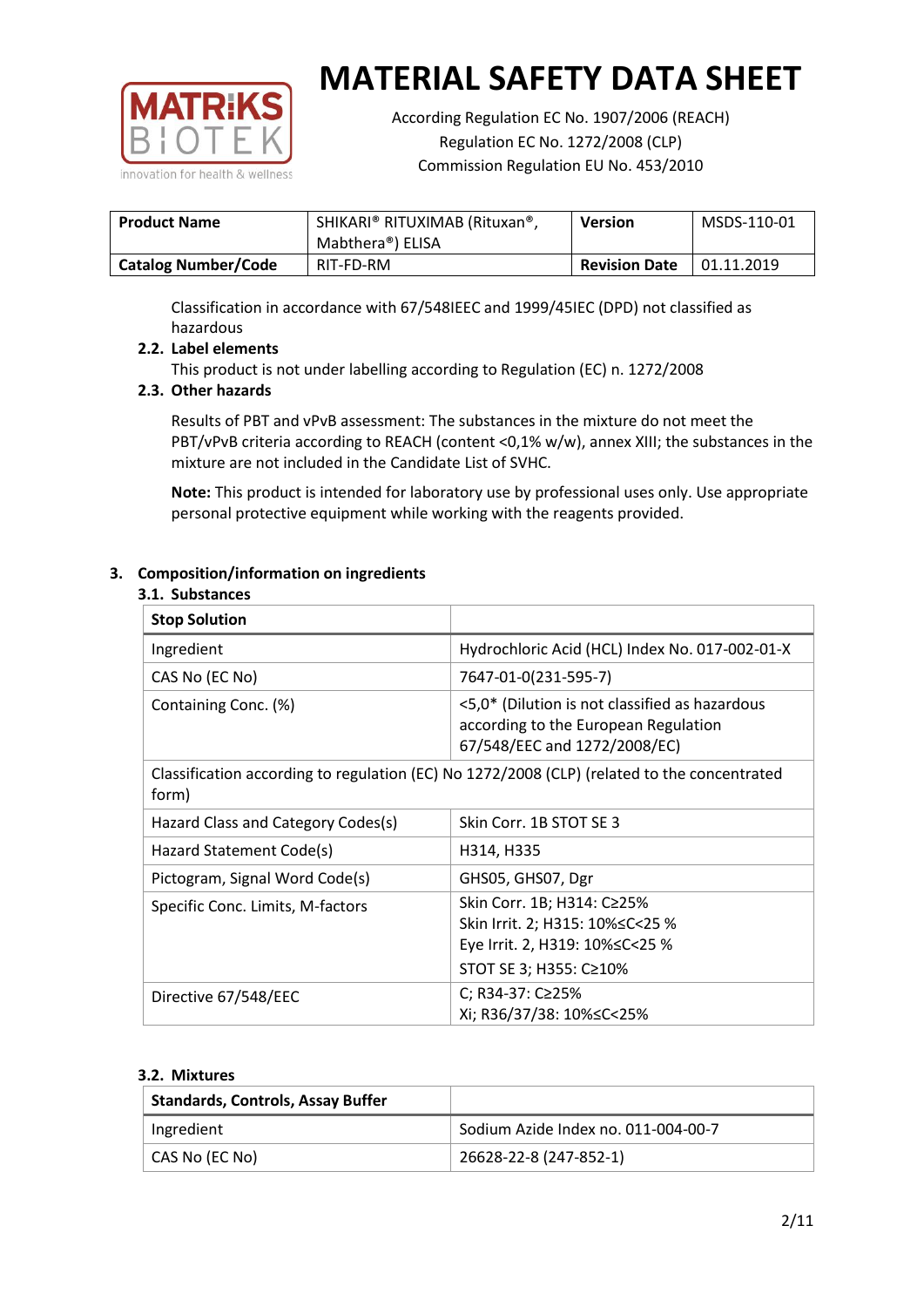

According Regulation EC No. 1907/2006 (REACH) Regulation EC No. 1272/2008 (CLP) Commission Regulation EU No. 453/2010

| <b>Product Name</b>        | SHIKARI® RITUXIMAB (Rituxan®,<br>Mabthera <sup>®</sup> ) ELISA | Version              | MSDS-110-01 |
|----------------------------|----------------------------------------------------------------|----------------------|-------------|
| <b>Catalog Number/Code</b> | RIT-FD-RM                                                      | <b>Revision Date</b> | 01.11.2019  |

| Containing Conc. (%)                                                                                 | <0,001 % (Dilution is not classified as hazardous<br>according to the European Regulation<br>67/548/EEC and 1272/2008/EC) |  |
|------------------------------------------------------------------------------------------------------|---------------------------------------------------------------------------------------------------------------------------|--|
| Classification according to regulation (EC) No 1272/2008 (CLP) (related to the concentrated<br>form) |                                                                                                                           |  |
| Hazard Class and Category Codes(s)                                                                   | Acute Tox. 2 (oral)                                                                                                       |  |
|                                                                                                      | Acute Tox. 1 (dermal)                                                                                                     |  |
|                                                                                                      | STOT RE 2                                                                                                                 |  |
|                                                                                                      | Acute Aquatic 1                                                                                                           |  |
|                                                                                                      | <b>Aquatic Chronic 1</b>                                                                                                  |  |
| Hazard Statement Code(s)                                                                             | H300, H310, H373, H400, H410                                                                                              |  |
| Pictogram, Signal Word Code(s)                                                                       | GHS06, GHS08, GHS09                                                                                                       |  |
| Specific Conc. Limits, M-factors                                                                     | M-Factor-Aquatic Acute:1                                                                                                  |  |
| Directive 67/548/EEC                                                                                 | R23/24/25-36/37/38-50/53                                                                                                  |  |

| Conjugate                                                                                            |                                                                                                                                                  |  |
|------------------------------------------------------------------------------------------------------|--------------------------------------------------------------------------------------------------------------------------------------------------|--|
| Ingredient                                                                                           | Proclin 150 Index no. 613-167-00-5                                                                                                               |  |
|                                                                                                      | Proclin 150 is a mixture of substances of the<br>components, 5-Chloro-2-methyl-4-isothiazolin-3-<br>one and 2-Methyl-2H -isothiazol-3-one (3:1). |  |
| CAS No (EC No)                                                                                       | 55965-84-9                                                                                                                                       |  |
| Containing Conc. (%)                                                                                 | <0,0015% (Dilution is not classified as hazardous<br>according to the European Regulation<br>67/548/EEC and 1272/2008/EC)                        |  |
| Classification according to regulation (EC) No 1272/2008 (CLP) (related to the concentrated<br>form) |                                                                                                                                                  |  |
| Hazard Class and Category Codes(s)                                                                   | Acute Tox. 3                                                                                                                                     |  |
|                                                                                                      | Skin Corr. 1B                                                                                                                                    |  |
|                                                                                                      | Skin Sens. 1                                                                                                                                     |  |
|                                                                                                      | <b>Acute Aquatic 1</b>                                                                                                                           |  |
|                                                                                                      | Aquatic Chronic 1                                                                                                                                |  |
| Hazard Statement Code(s)                                                                             | H301, H311, H314, H317, H331, H400, H410                                                                                                         |  |
| Pictogram, Signal Word Code(s)                                                                       | GHS05, GHS07, GHS09                                                                                                                              |  |
| Specific Conc. Limits, M-factors                                                                     | ≥0,6%: Skin Corr. 1B, H314                                                                                                                       |  |
|                                                                                                      | 0,06 - < 0,6%: Skin Irrit. 2, H315                                                                                                               |  |
|                                                                                                      | 0,06 - < 0,6 %: Eye Irrit. 2, H319                                                                                                               |  |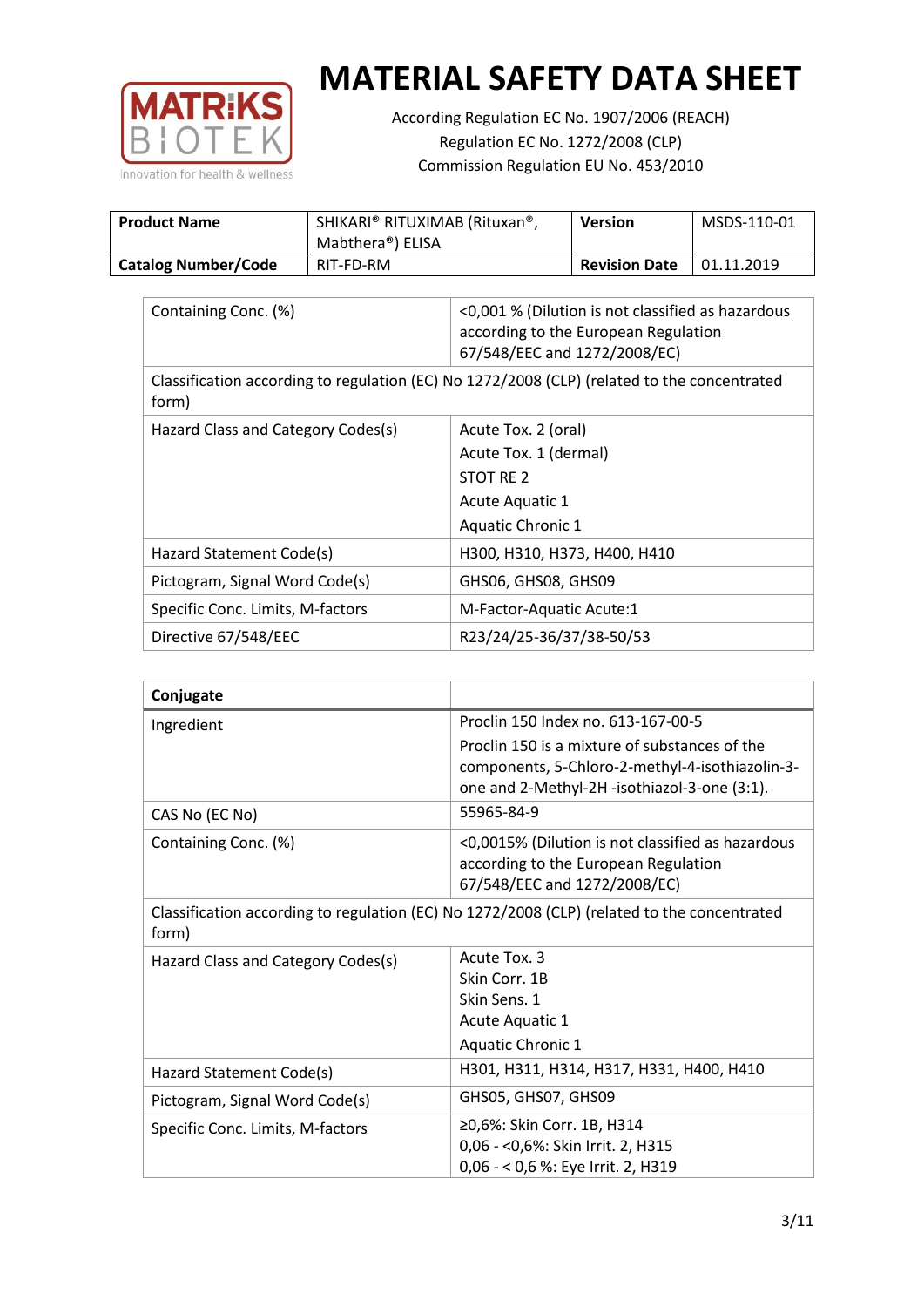

According Regulation EC No. 1907/2006 (REACH) Regulation EC No. 1272/2008 (CLP) Commission Regulation EU No. 453/2010

| <b>Product Name</b>        | SHIKARI® RITUXIMAB (Rituxan®,<br>Mabthera®) ELISA | <b>Version</b>       | MSDS-110-01 |
|----------------------------|---------------------------------------------------|----------------------|-------------|
| <b>Catalog Number/Code</b> | RIT-FD-RM                                         | <b>Revision Date</b> | 01.11.2019  |

|                      | ≥0,0015 %: Skin Sens. 1, H317                |
|----------------------|----------------------------------------------|
|                      | M-Factor - Aquatic Acute: 10                 |
| Directive 67/548/EEC | T; N R:23/24/25-34-35-50/53                  |
|                      | $\frac{1}{1}$ S: (2-)26-28-36/37/39-45-60-61 |

## **4. First-aid measures**

## **4.1. Description of first aid measures**

General advice: No special measures required. Consult physician in case of complaints. If inhaled: Supply fresh air.

In case of skin contact: Immediately flush skin with plenty of water. Cold water may be used. Remove contaminated clothing and shoes.

In case of eye contact: Check for and remove any contact lenses. Immediately flush eyes with plenty of water for at least 15 minutes. Cold water may be used. If swallowed: Rinse mouth with plenty of water

## **4.2. Most important symptoms and effects, both accurate and delayed**

There are no hazards under normal use conditions. Direct contact with eyes may cause slight and temporary irritation. Swallowing of larger amounts may lead to stomachache, vomiting or diarrhea.

## **4.3. Indication of any immediate medical attention and special treatment needed** No specific therapy known. Use supportive and symptomatic treatment.

## **5. Fire-fighting measures**

## **5.1. Extinguishing media**

Suitable extinguishing media: Water spray, alcohol resistant foam, dry-powder, carbon dioxide

Unsuitable extinguishing media: Direct water stream

- **5.2. Special hazards arising from the substance mixture** To the best of our knowledge, no special hazards can be defined
- **5.3. Advice for fire-fighters** No data available.

## **6. Accidental release measures**

- **6.1. Personal precautions, protective equipment and emergency procedures** Wear appropriate protective gloves and clothes.
- **6.2. Environmental precautions**

Dilute with plenty of water. Do not allow to enter sewers/surface or ground water.

#### **6.3. Methods and materials for containment and cleaning up**

Absorb with liquid-binding material (sand, diatomite, acid binders, universal binders, sawdust).

**6.4. Reference to other sections**

For personal protection see section 8.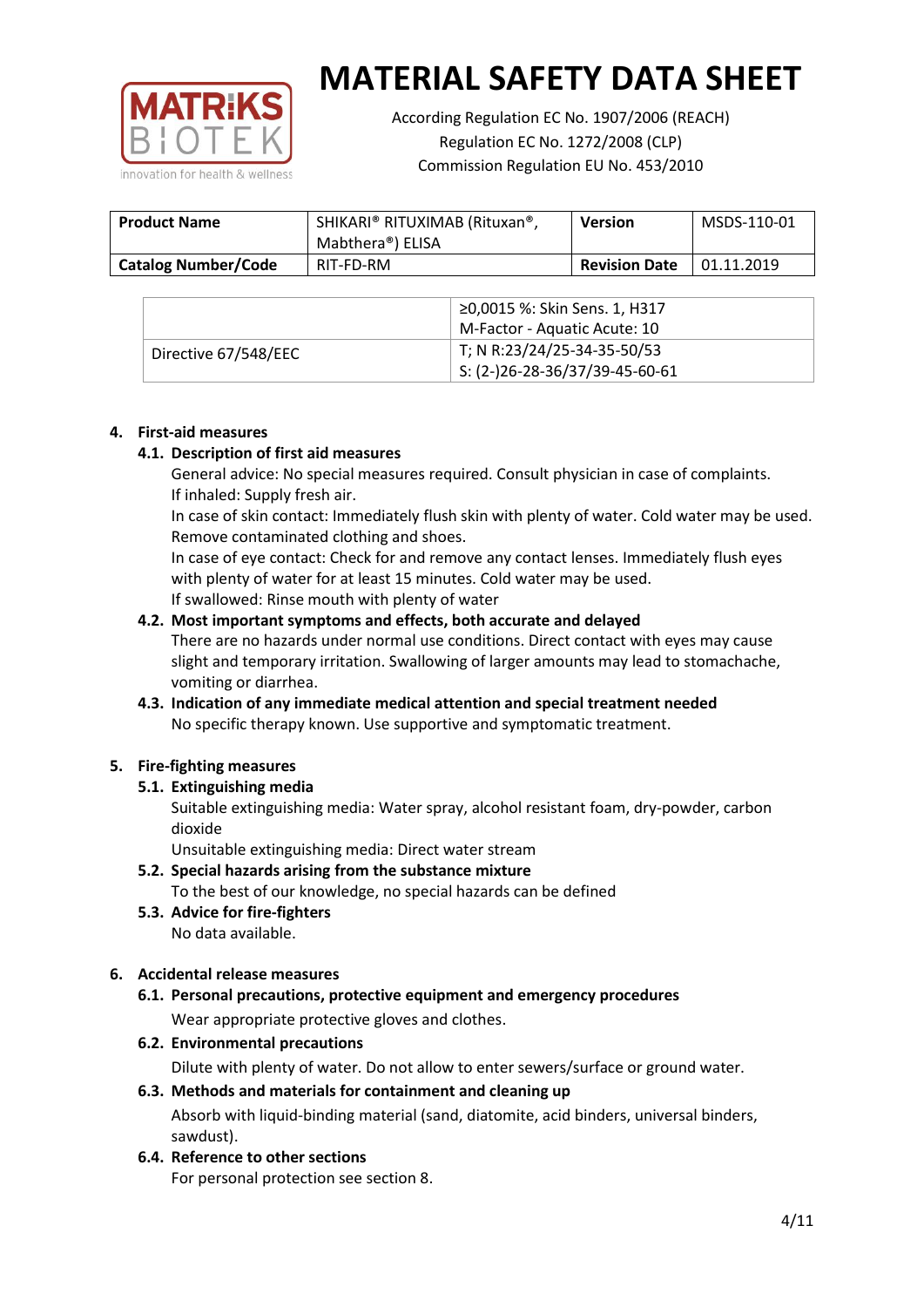

According Regulation EC No. 1907/2006 (REACH) Regulation EC No. 1272/2008 (CLP) Commission Regulation EU No. 453/2010

| <b>Product Name</b>        | SHIKARI® RITUXIMAB (Rituxan®,<br>Mabthera®) ELISA | <b>Version</b>       | MSDS-110-01 |
|----------------------------|---------------------------------------------------|----------------------|-------------|
| <b>Catalog Number/Code</b> | RIT-FD-RM                                         | <b>Revision Date</b> | 01.11.2019  |

For disposal see section 13.

## **7. Handling and storage**

## **7.1. Precautions for safe handling**

Use all reagents in accordance with the relevant package insert provided with the product. Do not smoke, eat, drink or apply cosmetics in areas where kit reagents are handled. Wear disposable latex gloves when handling reagents.

Never pipet by mouth and avoid contact of reagents and specimens with skin and mucous membranes.

Handling should be done in accordance with the procedures defined by an appropriate national biohazard safety guideline or regulation.

Use all reagents in accordance with the relevant package insert provided with the product.

## **7.2. Conditions for safe storage, including any incompatibilities**

Store in tightly closed original packages or appropriately labeled alternate vessels. Store in dry, bunded areas. Keep away from direct sunlight and heat sources. Recommended storage temperature: 10-30°C (shipment), 2-8°C (long term storage). Protect from freezing. Keep away from food and drinks. Keep away from acids and heavy metals. Keep out of the reach of children.

## **7.3. Specific end uses**

For EU diagnostic product. For the rest of the world "Research use only".

## **8. Exposure controls/personel protection**

#### **8.1. Control parameters**

Indicative occupational exposure limit ES (2000/39IEC, Directive 2006/15IEC and Directive 2009/161IEC):

| <b>CAS</b> | <b>Substance</b> | Indicative occupational exposure limit |                         |
|------------|------------------|----------------------------------------|-------------------------|
|            | name             |                                        |                         |
| 26628-22-8 | Sodium Azide     | OEL mean (time-weighted 8 h):          | $0,1 \,\mathrm{mg/m^3}$ |
|            |                  | OEL short term (LS min):               | 0,3                     |
|            |                  | Notation: Skin                         |                         |

National work-place occupational exposure limits (only selected lands are displayed):

| <b>CAS</b> | <b>Substance</b> | <b>Occupational exposure limits</b> |                         |
|------------|------------------|-------------------------------------|-------------------------|
|            | name             |                                     |                         |
| 26628-22-8 | Sodium Azide     | Turkey                              |                         |
|            |                  | PEL:                                | $0,1 \,\mathrm{mg/m^3}$ |
|            |                  | $NPEL-P$ :                          | 0,3 mg/m <sup>3</sup>   |
|            |                  | D - absorb through skin             |                         |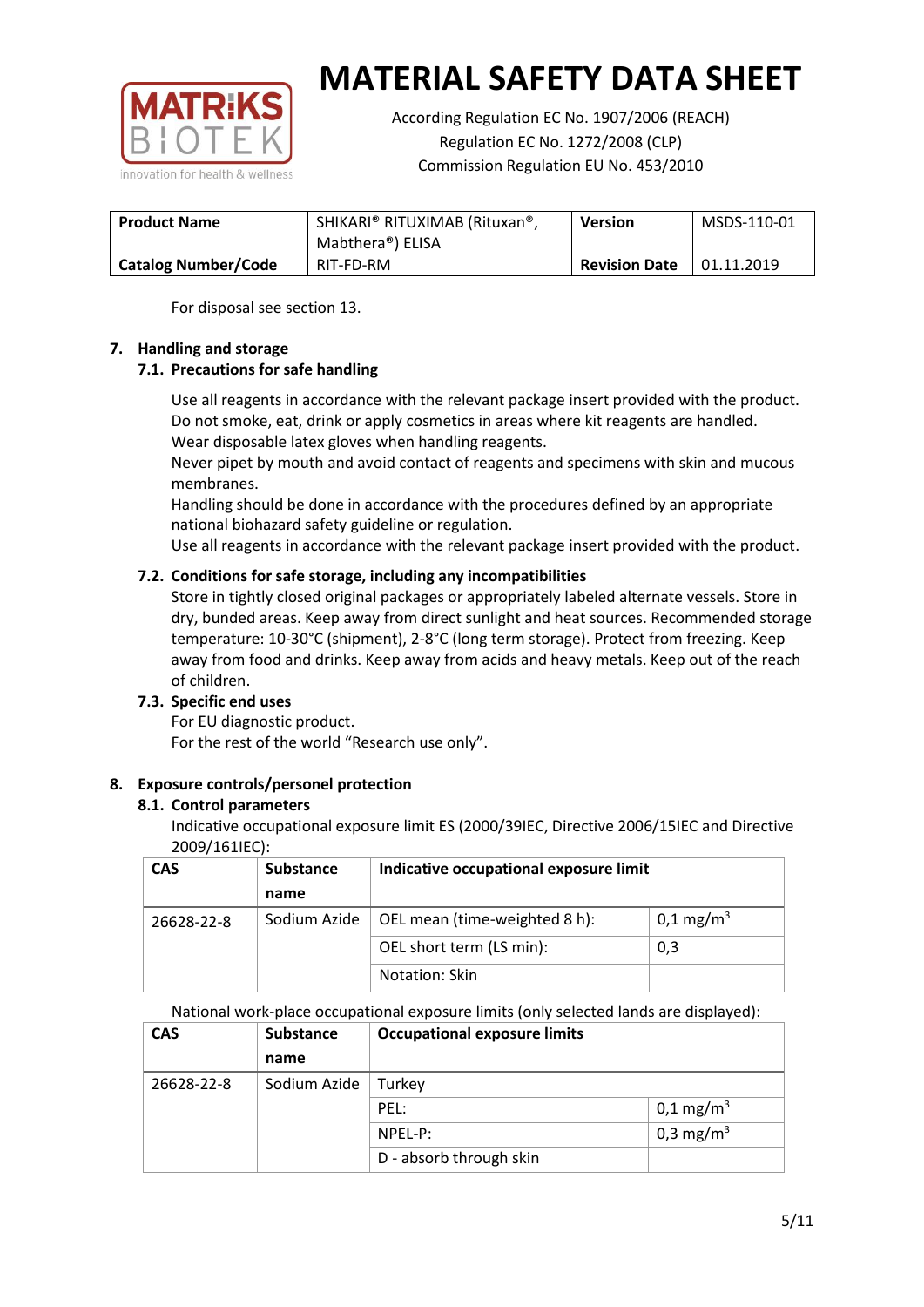

According Regulation EC No. 1907/2006 (REACH) Regulation EC No. 1272/2008 (CLP) Commission Regulation EU No. 453/2010

| <b>Product Name</b>        | SHIKARI® RITUXIMAB (Rituxan®,<br>Mabthera <sup>®</sup> ) ELISA | <b>Version</b>       | MSDS-110-01 |
|----------------------------|----------------------------------------------------------------|----------------------|-------------|
| <b>Catalog Number/Code</b> | RIT-FD-RM                                                      | <b>Revision Date</b> | 01.11.2019  |

| I - irritating to mucosa (eye, airways) |                       |
|-----------------------------------------|-----------------------|
| and skin                                |                       |
| Government Regulation no.               |                       |
| 361/2007 Coll.                          |                       |
| Slovakia                                |                       |
| NPEL mean:                              | $0,1 \text{ mg/m}^3$  |
| NPEL short-term:                        | 0,3 mg/m <sup>3</sup> |
| Note K: absorbed through skin           |                       |
| Regulation 300/2007 Coll. (SK),         |                       |
| Appendix 1                              |                       |
| Germany                                 |                       |
| AGW - time weighted mean:               | 0,2 mg/m <sup>3</sup> |
| Short-term factor:                      | 2(1)                  |
| 1RGS-900                                |                       |
| United Kingdom                          |                       |
| TWA:                                    | $0,1 \text{ mg/m}^3$  |
| STEL:                                   | 0,3 mg/m <sup>3</sup> |
| France                                  |                       |
| TWA:                                    | $0,1 \text{ mg/m}^3$  |
| STEL:                                   | 0,3 mg/m <sup>3</sup> |

Other recommended values: not set

| <b>CAS</b> | Substance name   OEL - equivalents |   |
|------------|------------------------------------|---|
|            | $\overline{\phantom{0}}$           | - |
|            |                                    |   |

Indicative biological limits (Turkey, *432/2003* Coll.): not set

| Substance                | Evaluated as             | Limit values             |
|--------------------------|--------------------------|--------------------------|
| $\overline{\phantom{0}}$ | $\overline{\phantom{0}}$ | $\overline{\phantom{0}}$ |

DNEL: not available for the mixture. PNEC: not available for the mixture.

## **8.2. Exposure controls**

General hygiene directives should be considered.

Keep away from food stuffs and beverages. Wash hands before breaks and at the end of the working day

#### **Personal protective equipment:**

| <b>Respiratory protection:</b> | Not required                                                      |
|--------------------------------|-------------------------------------------------------------------|
| Skin protection                | Protective gloves of nitrile or nature latex, satisfying the norm |
|                                | <b>DIN EN 455</b>                                                 |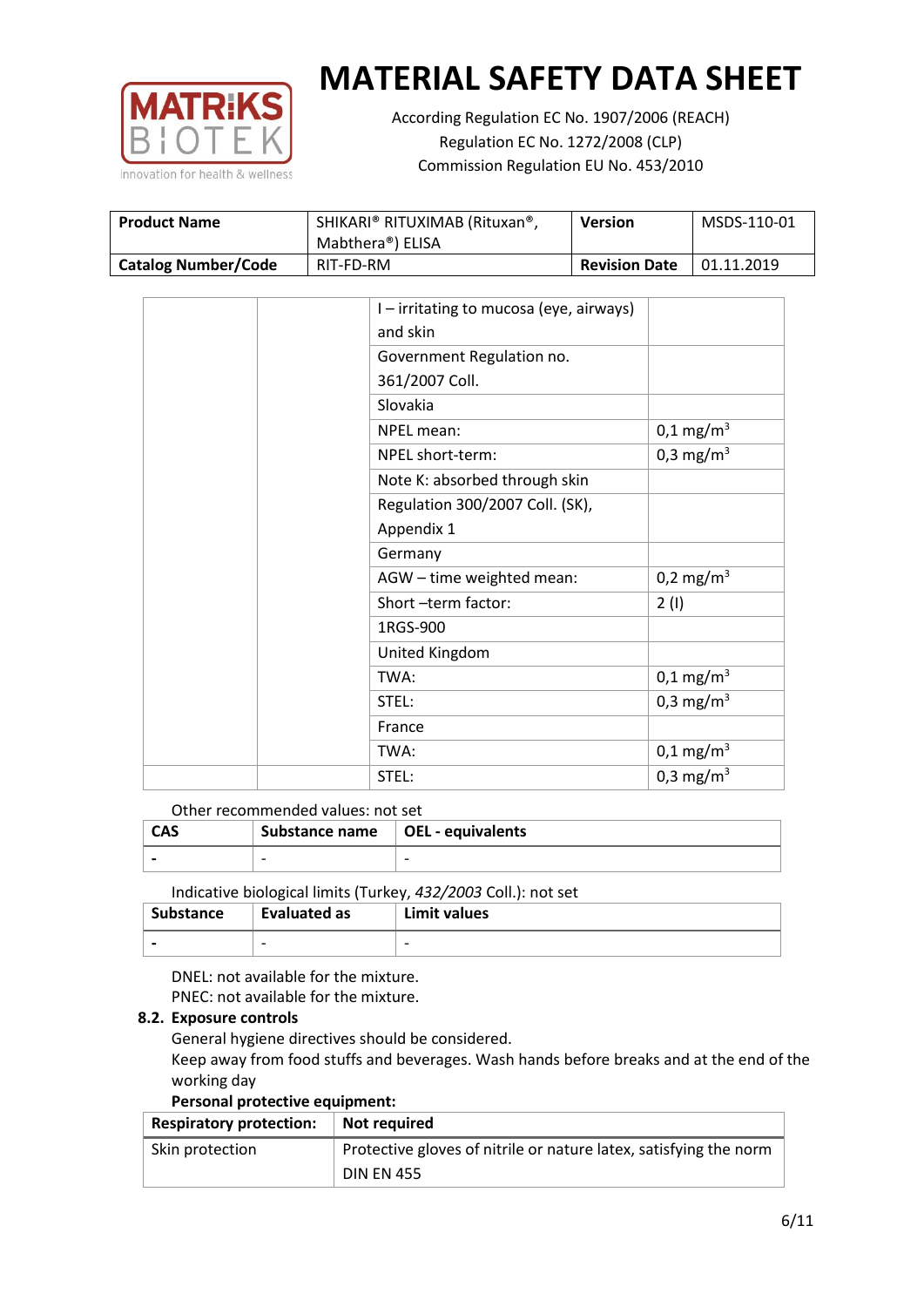

According Regulation EC No. 1907/2006 (REACH) Regulation EC No. 1272/2008 (CLP) Commission Regulation EU No. 453/2010

| <b>Product Name</b>        | SHIKARI® RITUXIMAB (Rituxan®,<br>Mabthera®) ELISA | <b>Version</b>       | MSDS-110-01 |
|----------------------------|---------------------------------------------------|----------------------|-------------|
| <b>Catalog Number/Code</b> | RIT-FD-RM                                         | <b>Revision Date</b> | 01.11.2019  |

| Eye/Face protection | Safety glasses with side shields confirming to EN 166 (EN),<br>NIOSH (US) |
|---------------------|---------------------------------------------------------------------------|
| Body protection     | Impenetrable protective clothing                                          |

## **9. Physical and chemical properties**

## **9.1. Information on basic physical and chemical properties**

| <b>COMPONENT</b>       | <b>APPEARANCE</b> | <b>ODOR</b>     | рH             |
|------------------------|-------------------|-----------------|----------------|
| Microtiter plate       | Solid, white      | Odorless        | Not applicable |
| Standards and controls | Liquid, colorless | <b>Odorless</b> | $7,4 \pm 0,05$ |
| Conjugate              | Liquid, red       | <b>Odorless</b> | $7,4 \pm 0,05$ |
| Assay buffer           | Liquid, blue      | <b>Odorless</b> | $7,4 \pm 0,05$ |
| Substrate solution     | Liquid, colorless | Odorless        | $3,6 - 3,8$    |
| Stop solution          | Liquid, colorless | Odorless        | $<$ 1          |
| Wash buffer            | Liquid, colorless | Odorless        | $7,4 \pm 0,05$ |

| <b>For All Components</b>                    |                                              |  |  |
|----------------------------------------------|----------------------------------------------|--|--|
| Odor threshold                               | No data available                            |  |  |
| Melting point/freezing point                 | No data available                            |  |  |
| Initial boiling point and range              | No data available                            |  |  |
| Flash point                                  | No data available                            |  |  |
| <b>Evaporation rate</b>                      | No data available                            |  |  |
| Flammability (solid, gas)                    | No data available                            |  |  |
| Upper/lower flammability or explosive limits | No data available                            |  |  |
| Vapour pressure                              | No data available                            |  |  |
| Vapour density                               | No data available                            |  |  |
| Relative density                             | No data available                            |  |  |
| Solubility(ies)                              | Fully miscible                               |  |  |
| Partition coefficient: n-octanol water       | No data available                            |  |  |
| Auto-ignition temperature                    | Product is not self-igniting                 |  |  |
| Decomposition temperature                    | No data available                            |  |  |
| Viscosity                                    | No data available                            |  |  |
| <b>Explosive properties</b>                  | Product does not present an explosion hazard |  |  |
| Oxidizing properties                         | No data available                            |  |  |

## **9.2. Other information**

No other information available.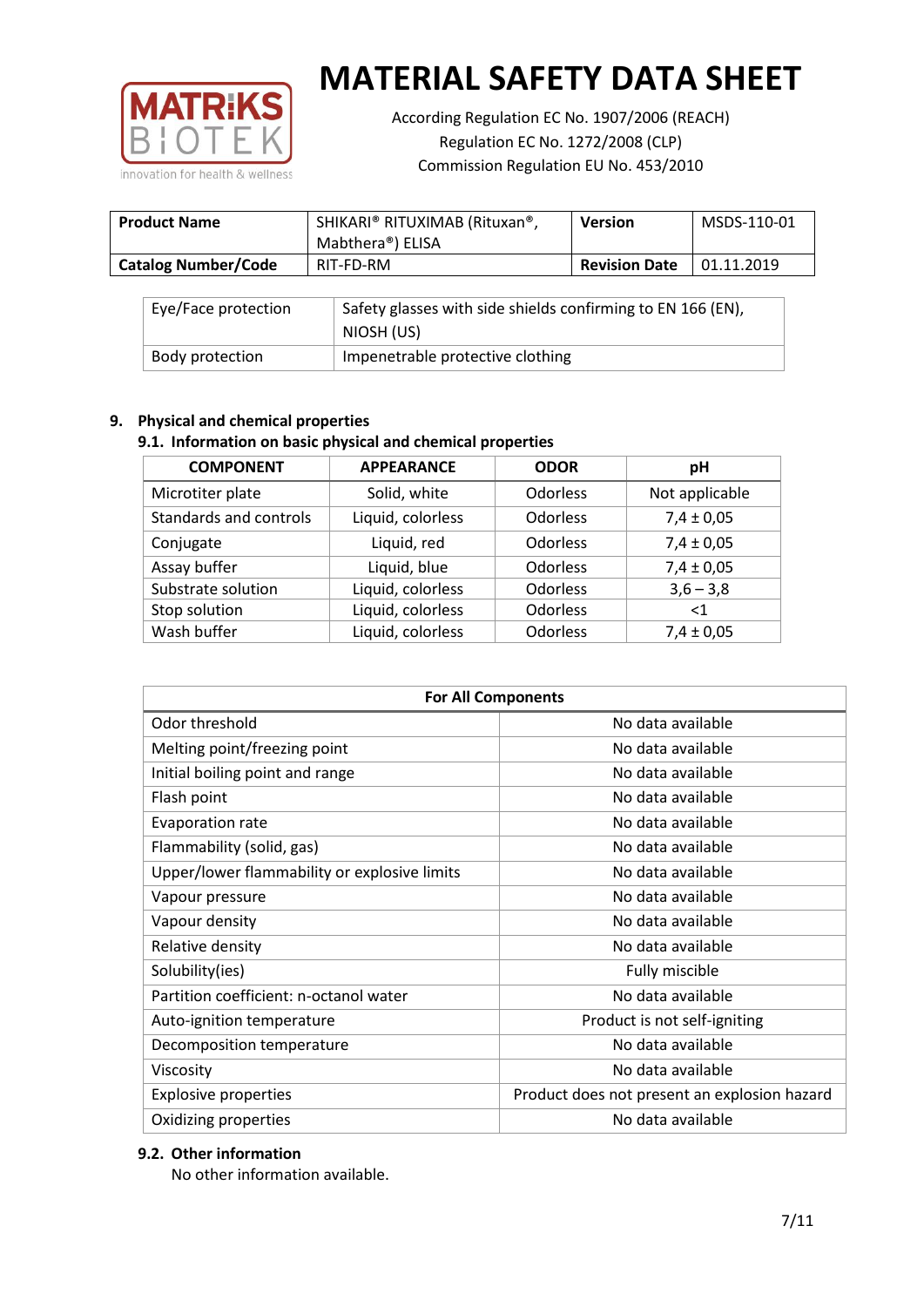

According Regulation EC No. 1907/2006 (REACH) Regulation EC No. 1272/2008 (CLP) Commission Regulation EU No. 453/2010

| <b>Product Name</b>        | SHIKARI® RITUXIMAB (Rituxan®,<br>Mabthera <sup>®</sup> ) ELISA | <b>Version</b>       | MSDS-110-01 |
|----------------------------|----------------------------------------------------------------|----------------------|-------------|
| <b>Catalog Number/Code</b> | RIT-FD-RM                                                      | <b>Revision Date</b> | 01.11.2019  |

## **10. Stability and reactivity**

## **10.1. Reactivity**

Not reactive under normal conditions of storage and manipulation. Sodium azide has been reported to form lead or copper azide in laboratory plumbing (heavy metals) which may explode on percussion. Treatment of sodium azide with strong acids gives hydrazoic acid, which is also extremely toxic.

## **10.2. Chemical stability**

Mixture is chemically stable under normal conditions of storage and manipulation. Overheating may cause thermal decomposition.

## **10.3. Possibility of hazardous reactions**

Sodium azide has been reported to form lead or copper azide in laboratory plumbing (heavy metals) which may explode on percussion.

#### **10.4. Conditions to avoid**

Stable under normal conditions. Keep away from direct sunlight and heat sources. Do not mix with strong acids and heavy metals.

#### **10.5. Incompatible materials**

Strong acids, heavy metals, halogenated hydrocarbons.

## **10.6. Hazardous decomposition products**

Material does not decompose at ambient temperatures. Incomplete combustion and thermolysis may produce toxic, irritating and flammable decomposition products (such as carbon monoxide, carbon dioxide, sooth, aldehydes and other products of organic compounds decomposition, sulfur / nitrogen oxides).

#### **11. Toxicological information**

## **11.1. Information on toxicological effects**

## **11.1.1. Acute toxicity**

Based on available data, the classification criteria are not met. Based on composition, the mixture has low acute toxicity and no adverse effects for human health are expected under applicable conditions of exposure sodium azide.

## **11.1.2. Skin corrosion/irritation**

Based on available data, the classification criteria are not met. Prolonged or repeated skin contact may cause mild irritation and dermatitis (skin inflammation). However, these effects do not required classification

## **11.1.3. Serious eye damage/irritation**

Based on available data, the classification criteria are not met. Direct contact with eyes may cause slight and temporary irritation. However, these effects do not required classification

## **11.1.4. Respiratory or skin sensitization**

Based on available data, the classification criteria are not met. Compounds have no sensitization effects.

#### **11.1.5. Germ cell mutagenicity**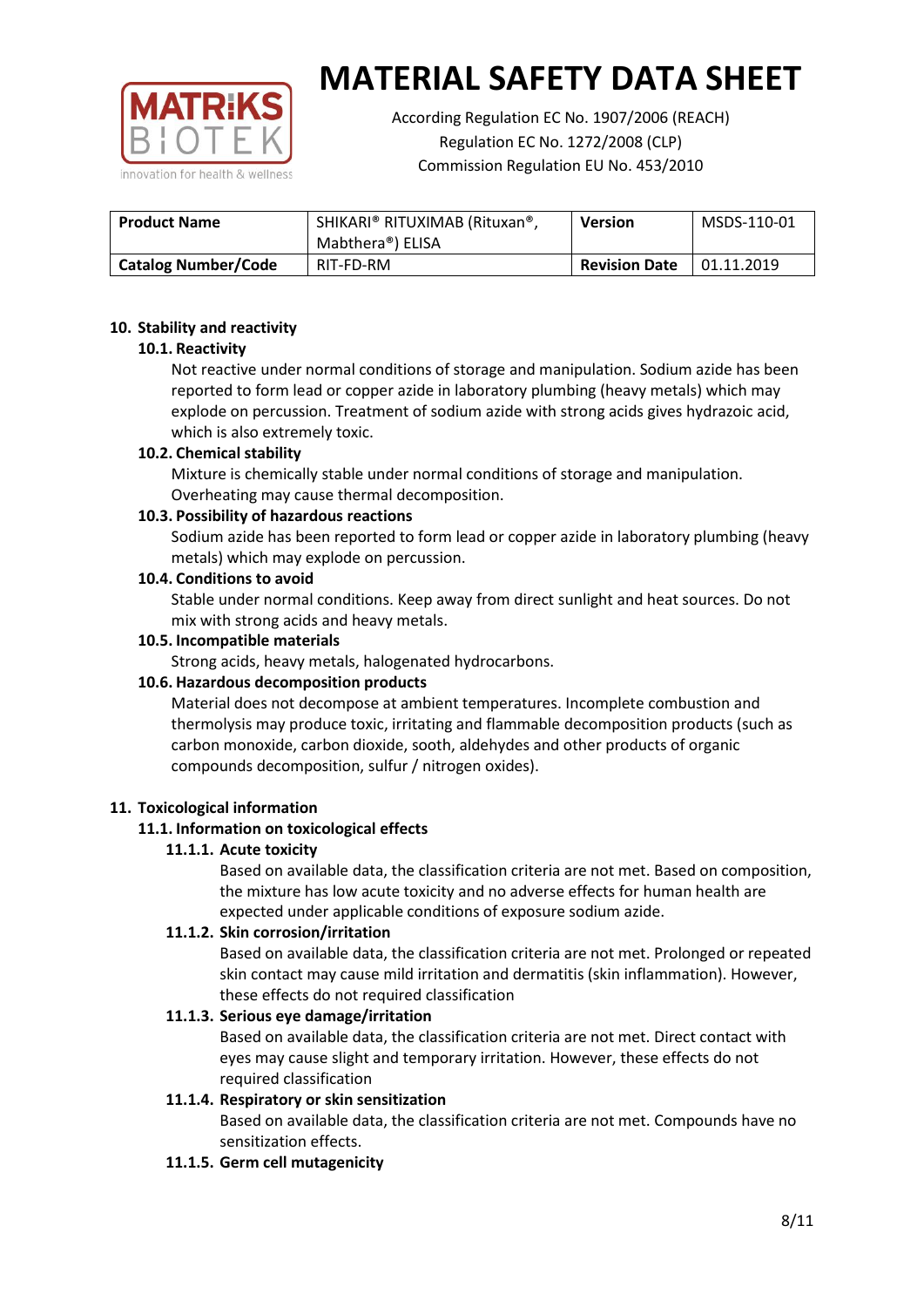

According Regulation EC No. 1907/2006 (REACH) Regulation EC No. 1272/2008 (CLP) Commission Regulation EU No. 453/2010

| <b>Product Name</b>        | SHIKARI® RITUXIMAB (Rituxan®,<br>Mabthera®) ELISA | <b>Version</b>       | MSDS-110-01 |
|----------------------------|---------------------------------------------------|----------------------|-------------|
| <b>Catalog Number/Code</b> | RIT-FD-RM                                         | <b>Revision Date</b> | 01.11.2019  |

Based on available data, the classification criteria are not met. Compounds have no potential for mutagenic activity.

## **11.1.6. Carcinogenicity**

Based on available data, the classification criteria are not met. Compounds have no potential for carcinogenic activity.

## **11.1.7. Reproductive toxicity**

Based on available data, the classification criteria are not met. Compounds have no potential for reproductive toxicity.

## **11.1.8. STOT-single exposure**

Based on available data, the classification criteria are not met

## **11.1.9. STOT-repeated exposure**

Based on available data, the classification criteria are not met.

## **11.1.10. Aspiration hazard**

Based on available data, the classification criteria are not met.

## **12. Ecological information**

#### **12.1. Toxicity**

No data available.

- **12.2. Persistence and degradability** No data available.
- **12.3. Bio accumulative potential** No data available.

**12.4. Mobility in soil**

No data available.

## **12.5. Results of PBT and vPvB assessment**

The substances in the mixture do not meet the PBT/vPvB criteria according to REACH, annex XIII (content <0,1% w/w); the substances in the mixture are not included in the Candidate List of SVHC.

#### **12.6. Other adverse effects** No data available.

## **13. Disposal considerations**

## **13.1. Waste treatment methods**

Product: Waste should be disposed of in accordance with federal, state and local environmental control regulations. Must not be composed together with household garbage.

Uncleaned packaging: Waste should be disposed of in accordance with federal, state and local environmental control regulations. Must not be composed together with household garbage.

General notes: Water hazard class 1 (German Regulation) (Self-assessment): Slightly hazardous for water. Do not allow undiluted product or large quantities of it to reach ground water, water course or sewage system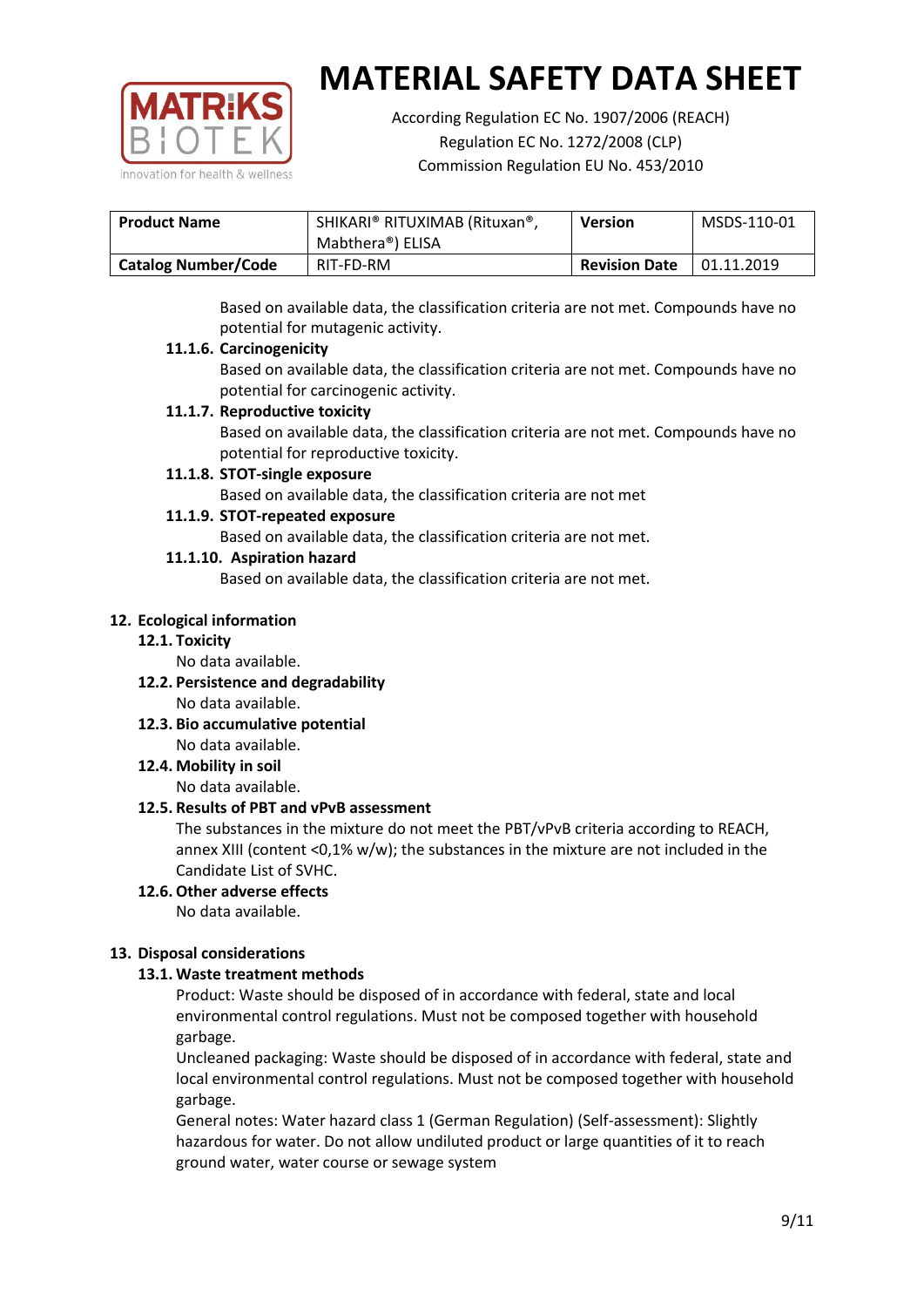

According Regulation EC No. 1907/2006 (REACH) Regulation EC No. 1272/2008 (CLP) Commission Regulation EU No. 453/2010

| <b>Product Name</b>        | SHIKARI® RITUXIMAB (Rituxan®,<br>Mabthera®) ELISA | <b>Version</b>       | MSDS-110-01 |
|----------------------------|---------------------------------------------------|----------------------|-------------|
| <b>Catalog Number/Code</b> | RIT-FD-RM                                         | <b>Revision Date</b> | 01.11.2019  |

## **14. Transport information**

The mixture is not classified as dangerous for transport according to ADR/RID/IMDG/ICAO/IATA/ DGR

- **14.1. UN number:** None
- **14.2. Un proper shipping name:** None
- **14.3. Transport hazard class(es):** None
- **14.4. Packing group:** None
- **14.5. Environmental hazards:** None
- **14.6. Special precautions for user:** Not applicable.
- **14.7. Transport in bulk according to Annex II of MARPOL 73/78 and the IBC Code:** Not applicable.

#### **15. Regulatory information**

This Safety Data Sheet is prepared according to;

REGULATION (EC) No 1907/2006 OF THE EUROPEAN PARLIAMENT AND OF THE COUNCIL of 18 December 2006 concerning the Registration, Evaluation, Authorization and Restriction of Chemicals (REACH), establishing a European Chemicals Agency, amending Directive 1999/45/EC and repealing Council Regulation (EEC) No 793/93 and Commission Regulation (EC) No 1488/94 as well as Council Directive 76/769/EEC and Commission Directives 91/155/EEC, 93/67/EEC, 93/105/EC and 2000/21/EC

## **15.1. Safety, health and environmental regulations/legislation specific for the substance or mixture**

No data available.

## **15.2. Chemical safety assessment**

No data available.

#### **16. Other information**

# **16.1. "H code" and "R Phrases" used in this document**

| H301 | Toxic if swallowed |
|------|--------------------|
|------|--------------------|

- H311 Toxic in contact with skin
- H314 Causes severe skin burns and eye damage
- H315 Causes skin irritation
- H317 May cause an allergic skin reaction
- H319 Cause serious eye irritation
- H331 Toxic if inhaled
- H335 May cause respiratory irritation
- H400 Very toxic to aquatic life